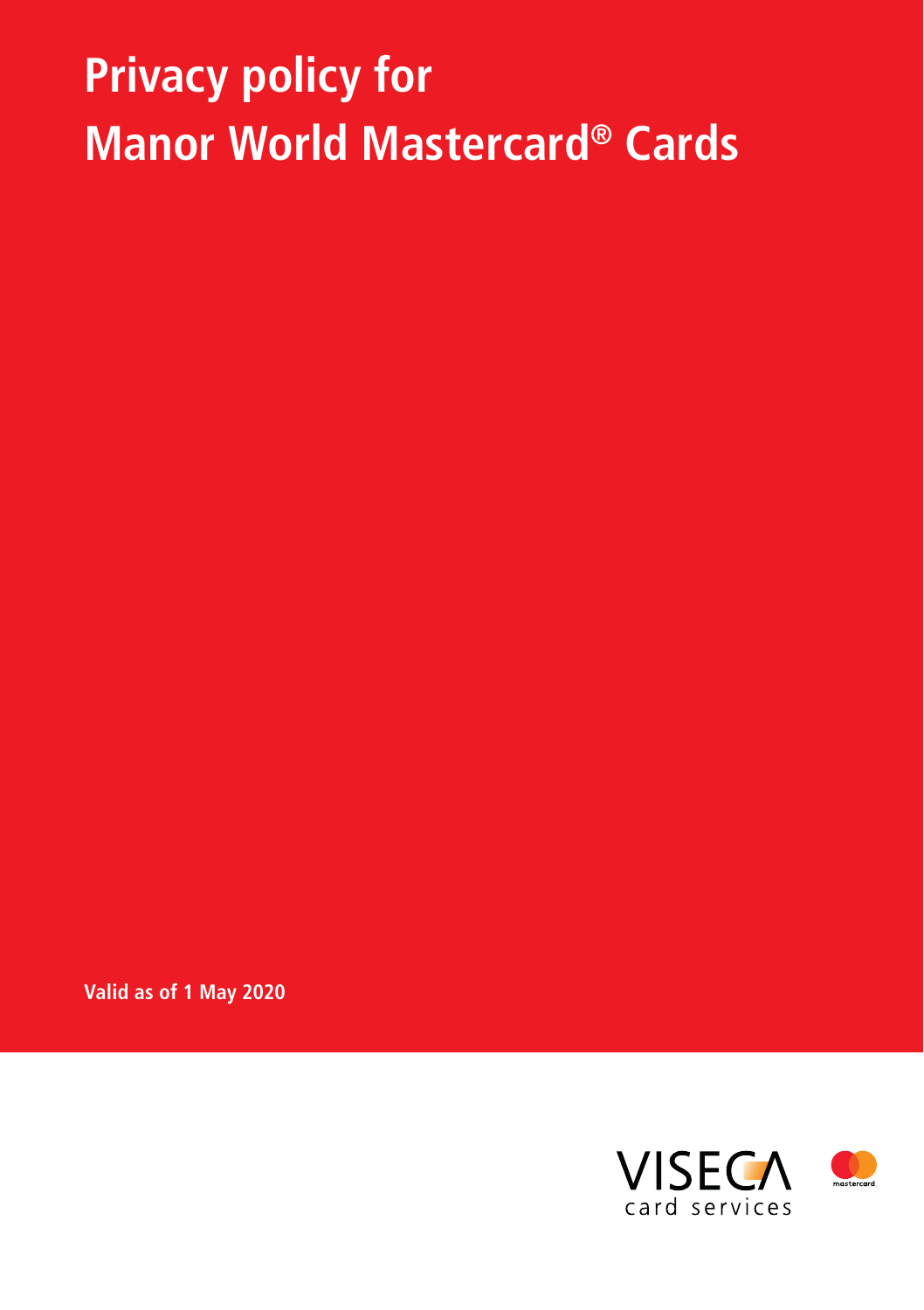# **Table of contents**

| 1. | What is the purpose of this document?                 | Page | 3 |
|----|-------------------------------------------------------|------|---|
| 2. | Who is responsible for the processing of your data?   | Page | 3 |
| 3. | How do we process your data?                          | Page | 3 |
| 4. | Who processes and receives your data?                 | Page | 5 |
| 5. | When do we transmit your data abroad?                 | Page | 6 |
| 6. | How long do we store your data?                       | Page | 7 |
| 7. | What rights do you have in connection with your data? | Page | 7 |
| 8. | What other rules apply?                               | Page |   |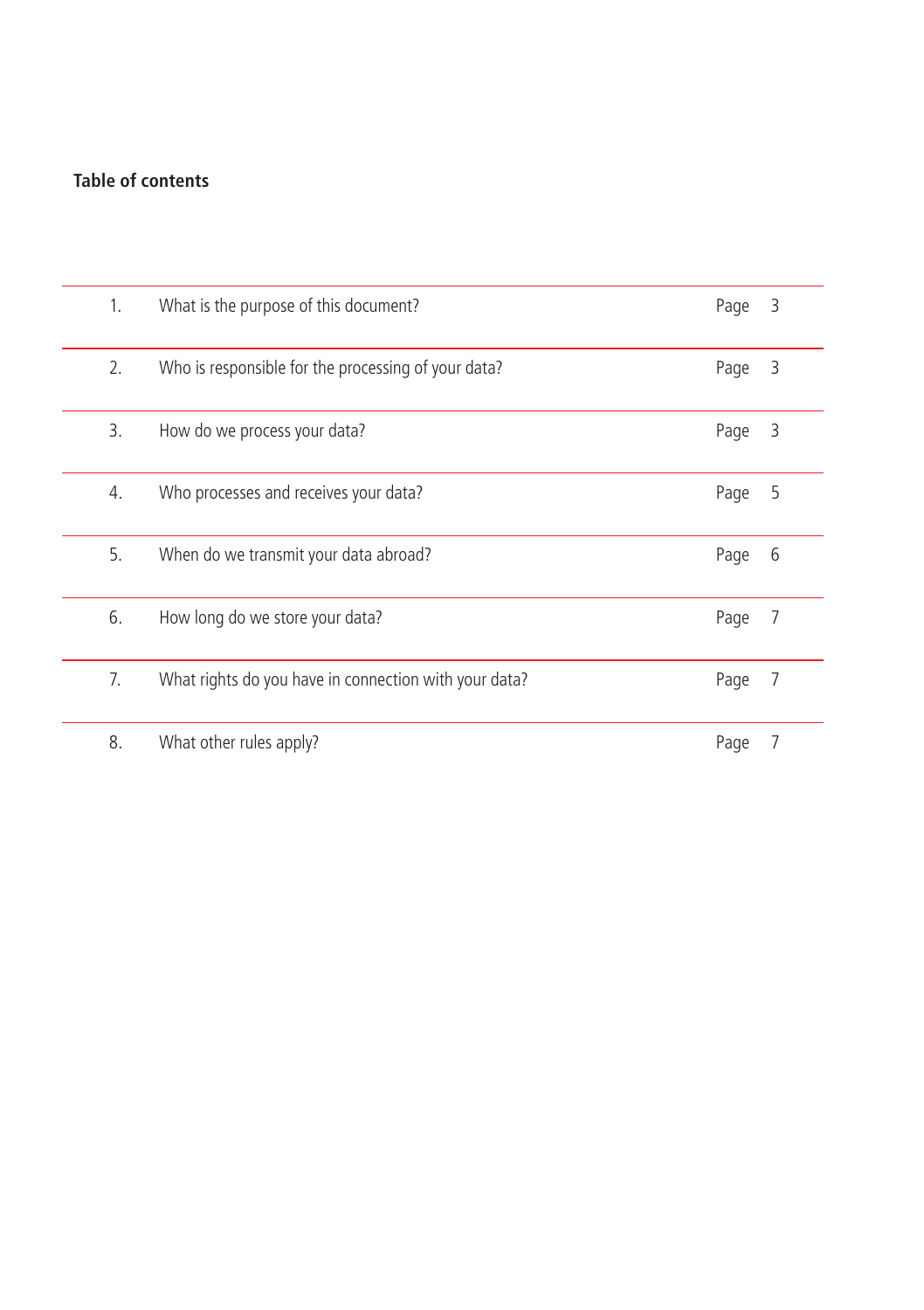# **Privacy policy for Manor World Mastercard® Cards**

#### **1. What is the purpose of this document?**

This privacy policy explains how we handle personal data in connection with physical and/or virtual Manor World Mastercard® credit cards ("**card/cards**"). Contractual provisions on the legal relationship between us and a cardholder can be found in the General Terms and Conditions for Manor World Mastercard® Cards.

# **2. Who is responsible for the processing of your data?**

Viseca Card Services SA, Hagenholzstrasse 56, 8050 Zurich ("**Viseca**" or "**we**") is responsible for the processing of your personal data (also referred to as "**data**") in connection with the issuance of the card.

Further information is available by telephone (+41 58 958 84 00), e-mail (privacy@viseca.ch) or post (Viseca Card Services SA, Data Protection, Hagenholzstrasse 56, 8050 Zurich).

#### **3. How do we process your data?**

# **3.1 What data do we process and for what purposes?**

In connection with the card, we process the following data for the following purposes:

#### **Card application:**

The information provided in the card application is used to process the application. Also, for the purposes of combating money laundering and terrorist financing, we are required by law to process information from your identification documents and your credit data (e.g. profession). The same applies to the information required under the Swiss Consumer Credit Act for the purpose of checking the creditworthiness of the primary cardholder. Your data may be linked to data from other sources, such as data from authorities, public and private registers, such as the commercial register and debt enforcement register, databases and credit agencies (e.g. World Check, Teledata/CRIF, CreditReform, Zefix, tel.search.ch), the Centre for Credit Information (ZEK) and the Centre for Consumer Credit Information (IKO), partners outside the Aduno Group, other partners, employers, other Aduno Group companies, the media and the Internet.

# **Processing of the card contract, transactions:**

When the card is used, we process the data that are provided to us or that we collect during the card relationship (e.g. change of the beneficial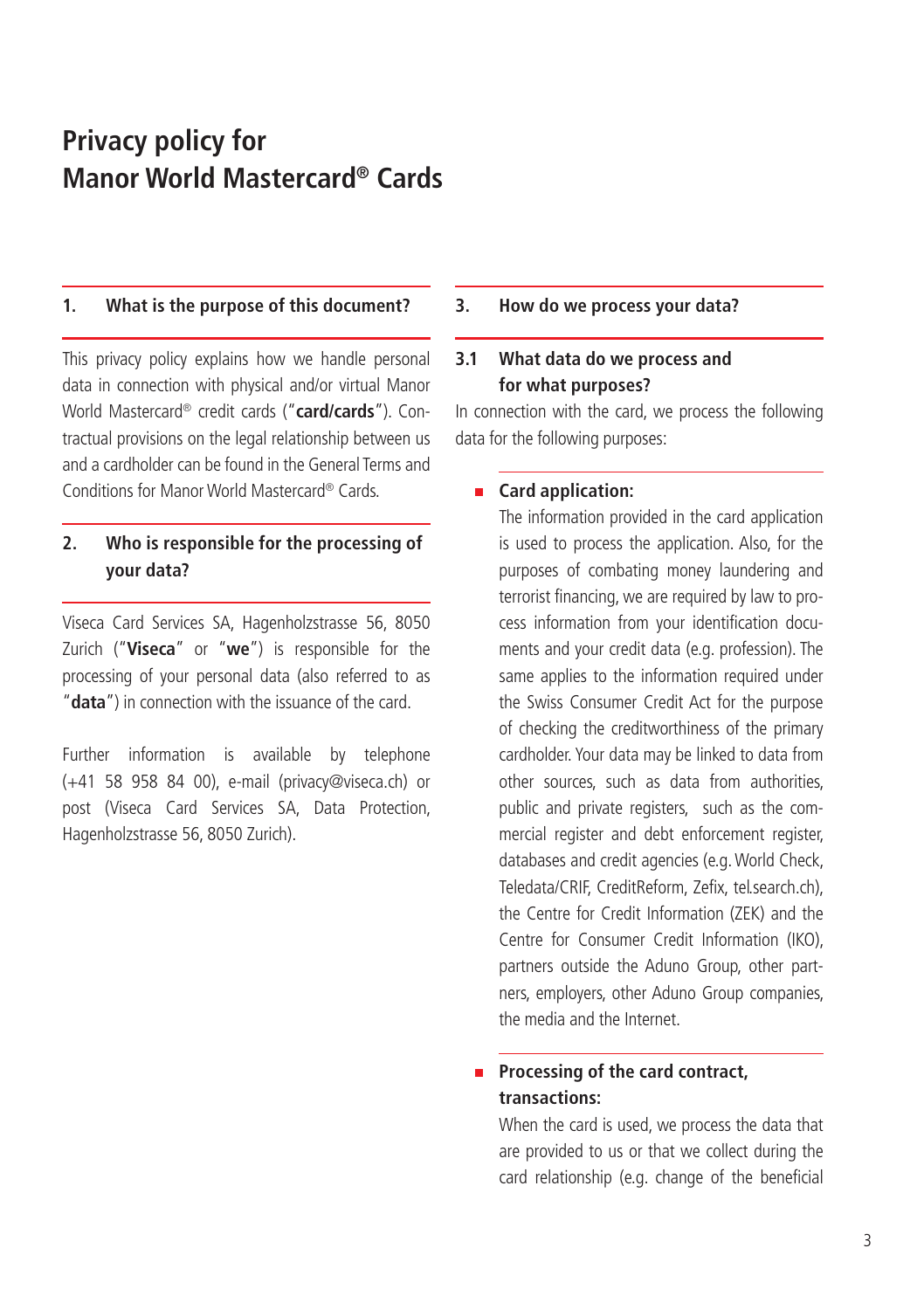owner). In particular, we process information about your cards (e.g. card number and expiry date) and card transactions that is transmitted to us via global credit card networks (e.g. the card merchant, transaction amount, time and currency of the transaction and other data such as the type of card use or the number of incorrect PIN entries). In addition, we process data from the sources referenced in point 3.1 under "Card application". When the card is used for online transactions, additional information, such as your IP address, is processed. We process this data for the purpose of checking, authorising and processing the transactions and in connection with complaints and repayment claims. We may also receive information from the merchants in this process. If you have taken out insurance in connection with the card, data are also collected and processed in connection with the processing of insurance claims.

#### **Risk and credit check (profiling):**

We process your data, e.g. information about your income, to determine default, credit and other types of risk. In addition, we may process information about your payment history for credit check purposes.

#### **Marketing:**

We may use transaction data to build customer, consumer and preference profiles for marketing purposes, possibly in combination with data from other sources referenced in point 3.1 under "Card application". This allows us to assess the likelihood that you will be interested in specific services ("affinities"). We use information on transaction data, profiles and affinities to develop and improve products and services and to provide you with individual advice, customised offers and information on products and services of Viseca, Aduno Group companies, other programme partners and third parties.

You further consent to Viseca sending guidance, offers and information on all kinds of products and services of Viseca, Aduno Group companies, programme partners and third parties via individual communication channels (e.g. post, e-mail, SMS and the "one" app).

You may object to the processing of your personal data for marketing purposes by notifying us at any time and you may withdraw your consent to any further processing of your personal data for marketing purposes. The foregoing does not apply to non-marketing messages or automatically generated invoicing texts.

#### **Manor AG:**

We process your data for the purposes of our collaboration with Manor AG ("**Manor**") and may consequently transmit certain data to Manor; see point 4 for further information. In addition, we may process data from Manor (including information on your non-card purchases from Manor) for data analyses, which we perform exclusively on behalf of Manor.

# **3.2 On what grounds do we process your data?**

We process the data specified in point 3.1 based in particular on the following grounds:

The processing is necessary for concluding, performing and enforcing the card contract. We process your data to review card applications and conclude and perform contracts. This also includes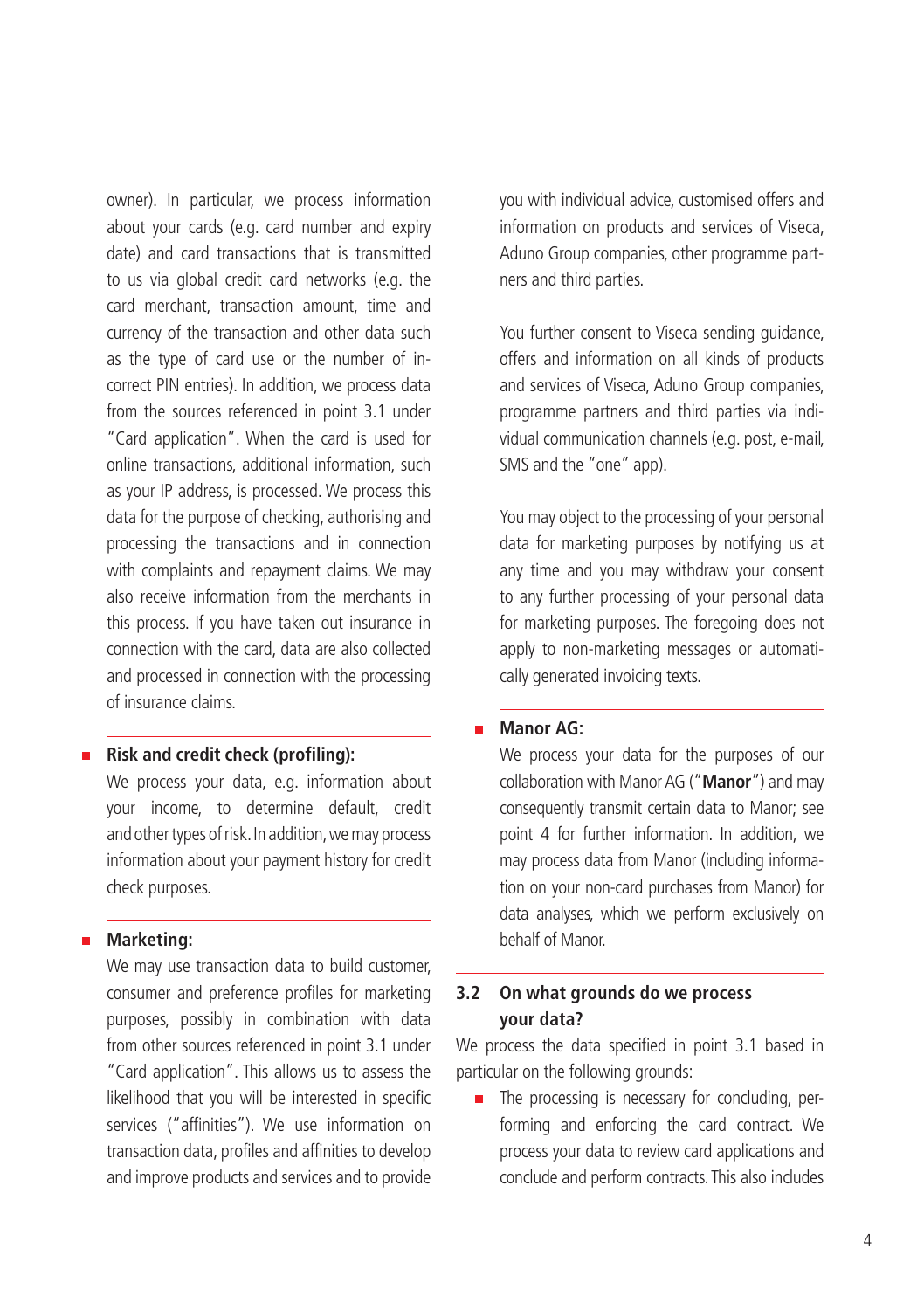performing analyses of credit and fraud risk and creditworthiness, managing and developing customer relationships (including customer service, support and customer events) and customer communications.

- The processing is necessary for safeguarding our legitimate interests. We process your data to safeguard our legitimate interests and those of third parties. This relates in particular to the analysis of your behaviour and needs, e.g. through market studies and the creation of customer profiles for personalised marketing; direct marketing by us, other Aduno Group companies and other programme partners for our own and third-party services; the improvement and development of products and services and communication with our customers, including outside the card contract; compliance with statutory and internal regulations, risk assessment and the prevention and detection of criminal offences and misconduct; ensuring data security and internal administration, accounting and archiving; the performance of other corporate activities, such as the sale or acquisition of business segments, companies or parts thereof, including the transfer of personal data.
- The processing is necessary for complying with legal obligations and safeguarding rights. We process data in connection with our legal obligations, e.g. to combat money laundering and terrorist financing, to verify your creditworthiness, to retain certain data and to comply with our internal regulations. We may also process data to enforce and assert rights and claims, to avert claims, to combat abuse and to answer official enquiries.
- Consent: we process your data based on your consent granted by signing the card application.

#### **4. Who processes and receives your data?**

Within Viseca, individual employees and departments have access to your data to the extent necessary for the purposes described and for carrying out the tasks incumbent on the individual employees and departments in question. In addition, we may disclose your data to other Aduno Group companies who may use your data for their own purposes (such as advertising their own products and services). In addition, the following entities may also process your data:

#### ■ Merchants, Mastercard<sup>®</sup>:

When your card is used, transaction data from the card merchants are transmitted to us via the global networks of the Mastercard® card organisation. We also transmit the card number and expiry date to Mastercard® when we issue or replace a Mastercard® card.

#### **ZEK and IKO:**

We are required to disclose credit information to the ZEK and the IKO. Particularly if the card is blocked or in the event of qualified payment default, fraudulent card use or similar incidents, we may notify the ZEK (and in certain cases also the law enforcement agencies).

#### **Other programme partners:**

We may forward information such as your name, address and affinities to other programme partners in accordance with point 3.1 under "Marketing". The programme partner may also collect affinity information about you when you redeem personalised vouchers with it. The programme partner may use this data for marketing purposes in accordance with its own privacy policy. In addition, we may notify Manor of the number of loyalty points generated using the card and of the termination of cards.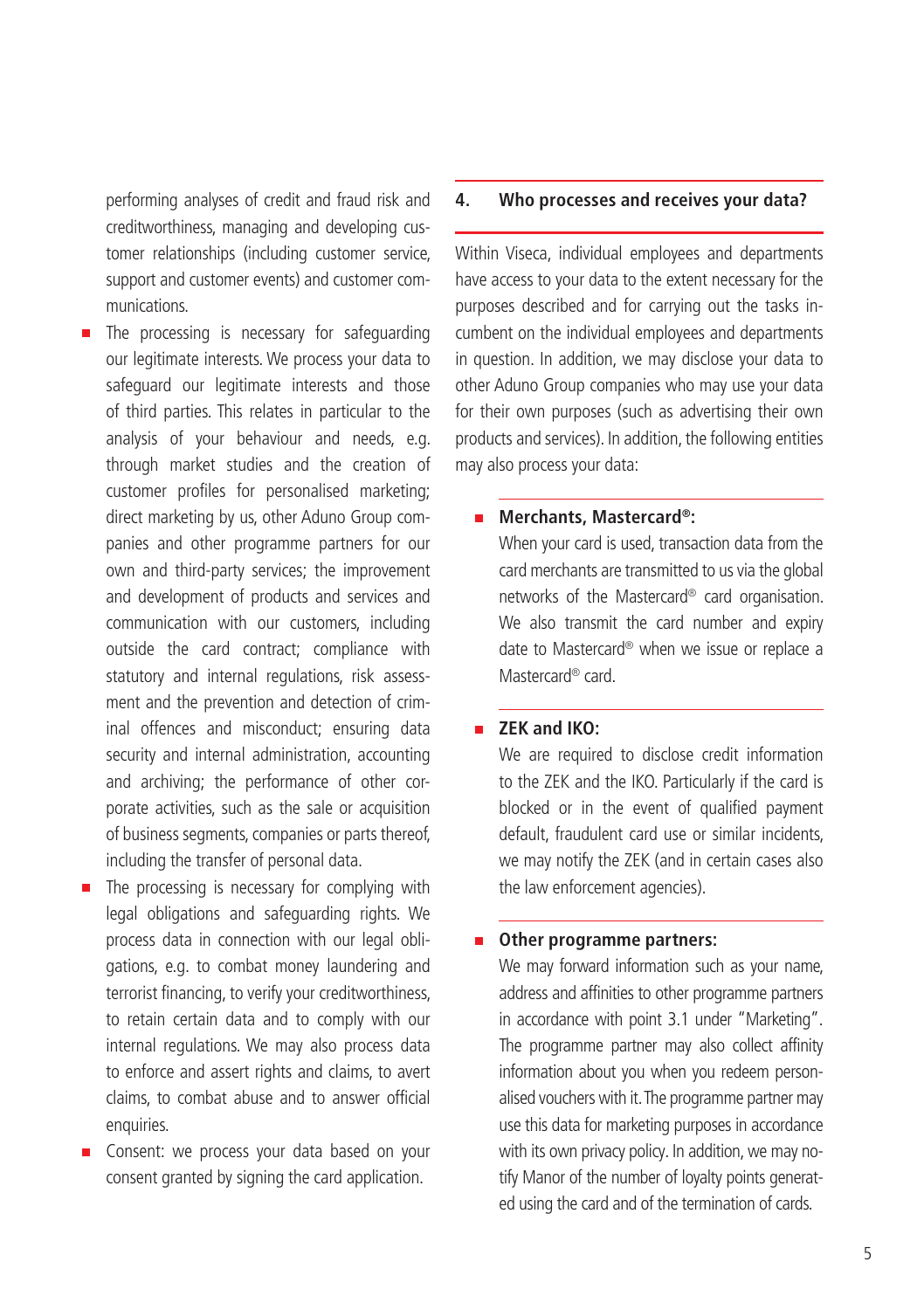# **Transfer within the framework of participation in update services**

International card organisations (Visa and Mastercard) require card issuers to offer update services (Visa Account Updater or Mastercard Automatic Billing Updater). These update services are used to automatically update the card details provided by the cardholder at participating retailers and service providers (hereinafter referred to as "acceptance points") to make payments (e.g. for online services, subscriptions or ticket apps), namely card number and expiry date, when they change. This ensures that, despite changes in card data, the acceptance points that support these update services can continue to process card payments smoothly as agreed with the cardholder.

For these update services, Viseca transmits the card number and card expiry date to the abovementioned international card organisations. For further processing of data transmitted to the international card organisations, we refer to the data protection regulations specific to the international card organisations [\(Visa](https://www.visa.co.uk/legal/privacy-policy.html) and [Mastercard\)](https://www.mastercard.co.uk/en-gb/about-mastercard/what-we-do/privacy.html)

**Waiver**: Each cardholder has the possibility of preventing the transfer within the framework of update services by (a) cancelling the card relationship before receiving a replacement card, (b) deleting the card data recorded at the retailer or cancelling the contractual relationship with retailers with whom cards are recorded or (c) by objecting to participation in update services via Viseca.

#### **Service providers**

In order to provide our services, we work with service providers in Switzerland and abroad (e.g. for card personalisation, IT services, consulting services, business information and collections). We may also engage additional programme partners to perform customer service tasks on our behalf and provide them with the data they need to perform such tasks (including transaction data).

#### **Other entities:**

If you have taken out insurance in connection with the card, we may transfer the data needed to process the insurance relationship to the insurer or third parties. We may also provide your data to authorities if this is legally required or in accordance with a legitimate interest. The primary cardholder has access to all primary and additional card data and may disclose such data to third parties. The additional cardholder only has access to his/her own data and can disclose such data to third parties without the involvement of the primary cardholder.

#### **5. When do we transmit your data abroad?**

The recipients of personal data mentioned in this privacy policy may be located abroad, including outside the EU or the European Economic Area ("third countries"). These third countries may not have laws in place that protect your personal data to the same extent as in Switzerland or the EU or EEA. In this case, we ensure data protection through data transfer agreements.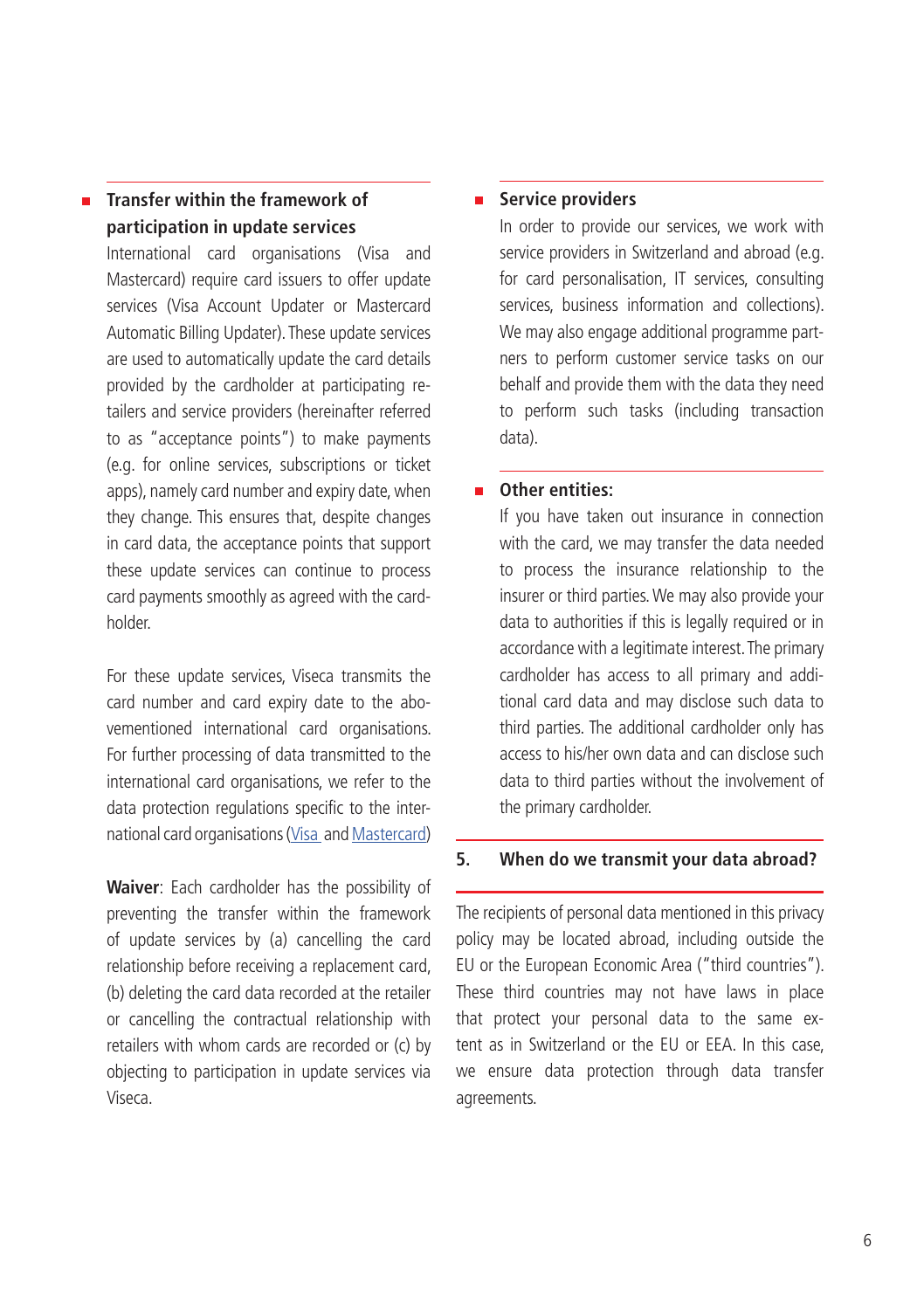#### **6. How long do we store your data?**

We store your data for as long as this is necessary for the purpose for which it was collected. We also store personal data if we have a legitimate interest in retaining it, e.g. if we need the data in order to enforce or avert claims or guarantee IT security or if statutes of limitations are running. Finally, we store your data in order to comply with our statutory and regulatory obligations.

## **7. What rights do you have in connection with your data?**

Provided the requirements of the applicable law have been met, you have the following rights:

- to request information on what personal data we have about you and how we process such data, and to request a copy of your personal data;
- to have your incorrect or incomplete personal data rectified;
- to have your personal data deleted;
- to have the processing of your data restricted;
- to file a complaint with a competent supervisory authority concerning the manner in which your personal data are processed; and
- to object to or revoke your consent to the processing of your personal data; even if you revoke your consent, we can continue to process your personal data to the extent we are legally required to do so.

#### **8. What other rules apply?**

Separate privacy policies apply to the following data processing operations:

- data processing by Manor under Manor's terms and conditions;
- use of the online services made available under the "one" digital service designation (www.viseca.ch/en/data-protection/one);
- data processing by Mastercard®: please note the terms and conditions of Mastercard®, particularly the global privacy notice of Mastercard® and your enforcement rights as a third-party beneficiary regarding the binding internal data protection regulations of Mastercard®.

Version 05/2020